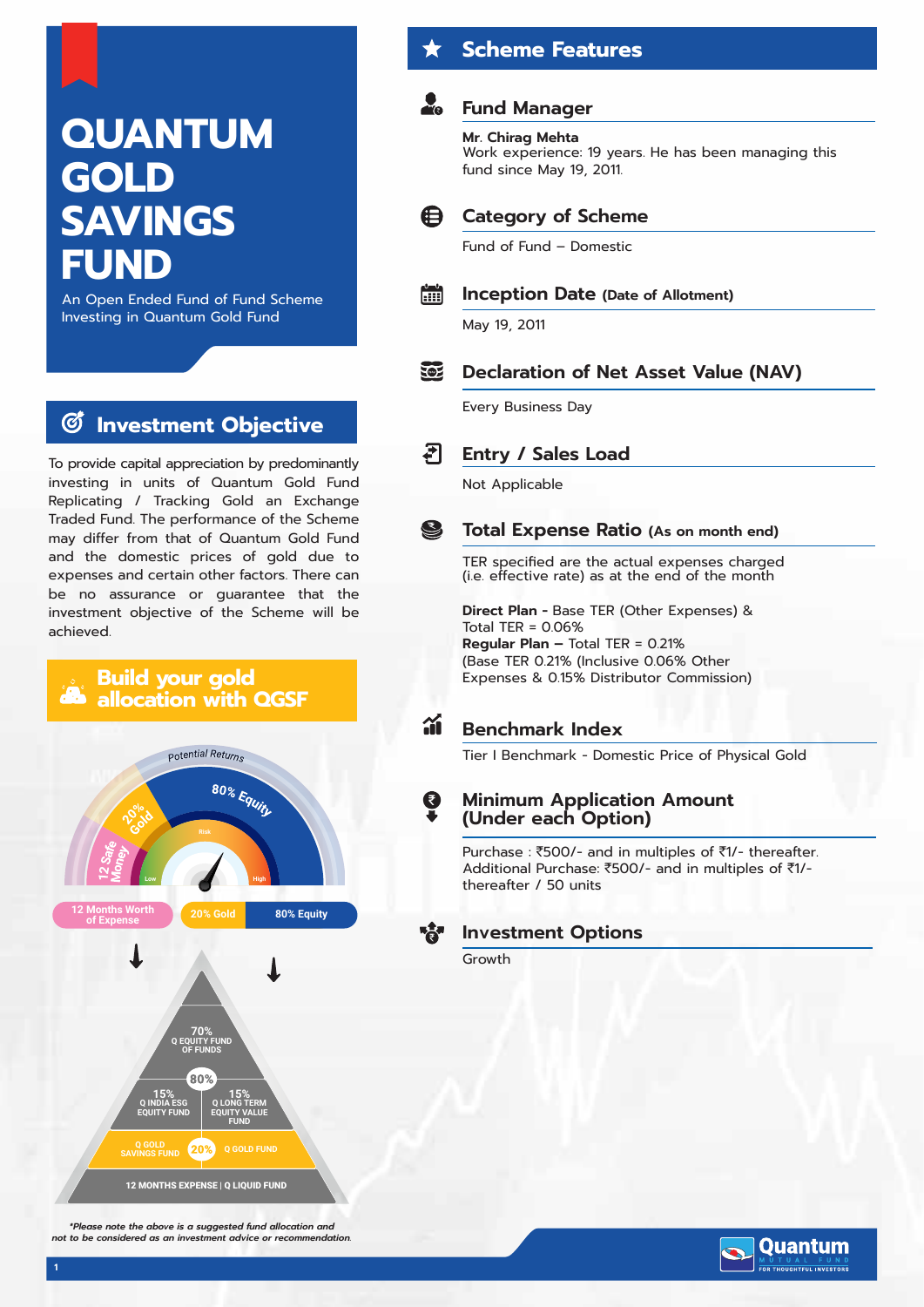# **QUANTUM GOLD SAVINGS FUND**

An Open Ended Fund of Fund Scheme Investing in Quantum Gold Fund

# **Scheme Features**

## **Redemption Proceeds**

Processed through RTGS/NEFT mode on T+2 basis from the date of transaction where the investor's Bank details are available.

Processed through cheque on T+2 basis from the date of transaction where the required Bank details of investor are not available.

#### $\mathbb{R}$ **Exit Load**

#### Nil

| <b>NAV</b>           | <b>Direct Plan</b> | <b>Regular Plan</b> |
|----------------------|--------------------|---------------------|
| (as on May 31, 2022) | (₹/Unit)           | (₹/Unit)            |
| Growth Option        | 20 29 27           | 20.1664             |

| AUM ₹(In Crores)<br>(as on May 31, 2022) |                     |  |  |  |
|------------------------------------------|---------------------|--|--|--|
| Average AUM*                             | <b>Absolute AUM</b> |  |  |  |
| 7361                                     | 7375                |  |  |  |

\*Cumulative Daily AuM / No of days in the month

| <b>Brokerages &amp;</b><br><b>ROCK</b><br><b>Commissions Details</b> |            |
|----------------------------------------------------------------------|------------|
| Brokerages on Investments<br>for May 2022                            | ₹13,161.27 |
| Distributor commissions<br>for May 2022                              | ₹18,218.52 |

Portfolio Turnover Ratio (Last one year)

11.61%

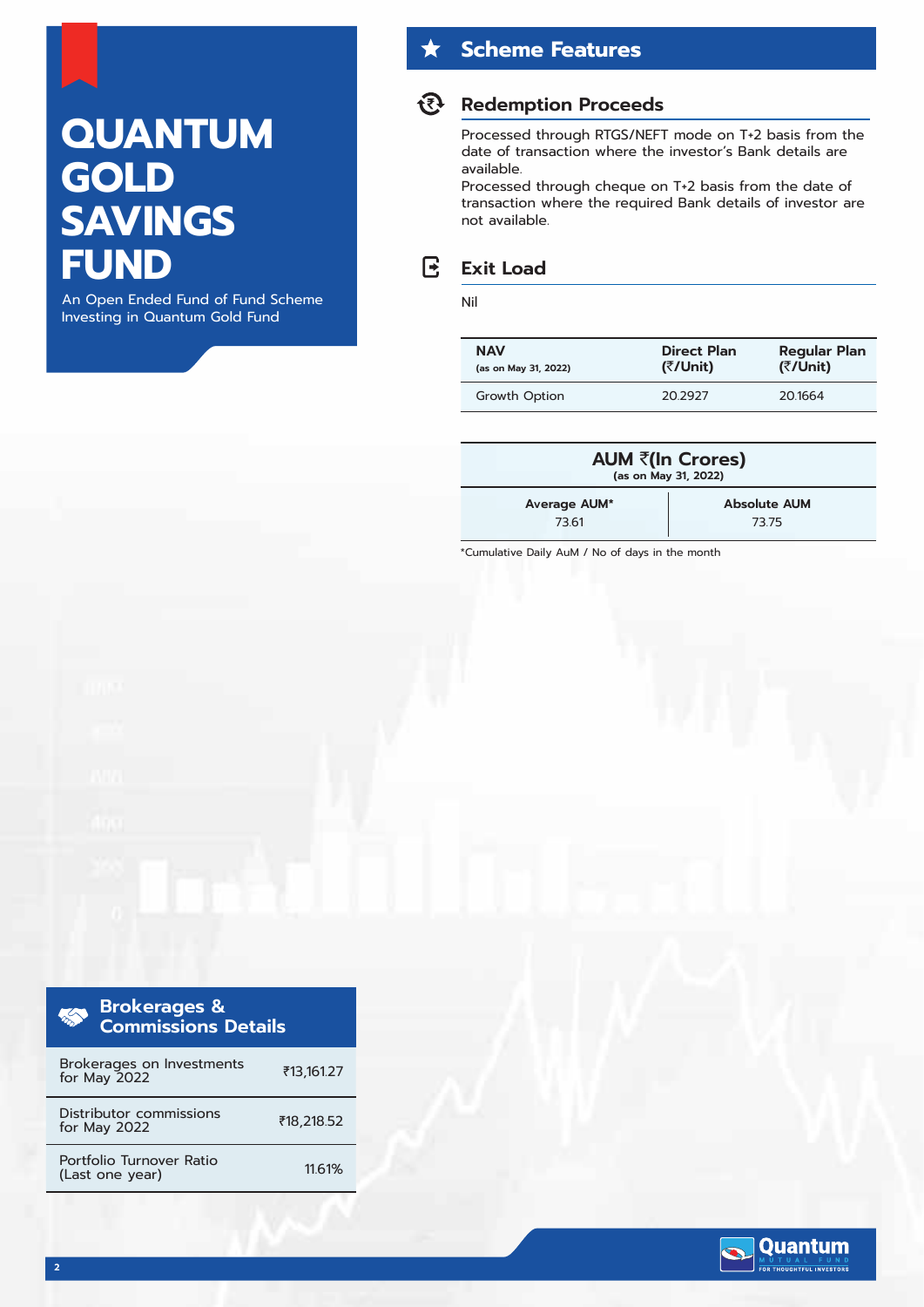Direct Plan

100.07% -0.07% **100.00%**

# **Quantum Gold Savings Fund Performance as on May 31, 2022**

The Scheme is managed by **Chirag Mehta**

Units of Quantum Gold Fund - ETF TREPS & Net Receivable / (Payable)

> **Mr. Chirag Mehta** is the Fund Manager managing the scheme since **May 19, 2011**

**100%**

For other Schemes Managed by Mr. Chirag Mehta please see page no. 5

**-0.07% TREPS & Net Receivable / (Payable)**

**Total**

## **Performance of the Scheme**

Quantum Gold Savings Fund - Direct Plan

|                                         |                       | the beginning of a given period         |                                          |                          |                                                      |                                                               |
|-----------------------------------------|-----------------------|-----------------------------------------|------------------------------------------|--------------------------|------------------------------------------------------|---------------------------------------------------------------|
| Period                                  | Scheme<br>Returns (%) | Tier $I -$<br>Benchmark#<br>Returns (%) | Additional<br>Benchmark<br>Returns (%)## | Scheme<br>Returns<br>(₹) | Tier $I -$<br>Benchmark <sup>#</sup><br>Returns (रै) | Additional<br><b>Benchmark</b><br>Returns $(3)$ <sup>##</sup> |
| Since Inception (22nd Feb 2008)         | 9.60%                 | 10.46%                                  | 6.08%                                    | 37,054                   | 41,399                                               | 23,226                                                        |
| May 31, 2012 to May 31, 2022 (10 years) | 4.51%                 | 5.54%                                   | 6.30%                                    | 15,541                   | 17.147                                               | 18,420                                                        |
| May 29, 2015 to May 31, 2022 (7 years)  | 8.37%                 | 9.44%                                   | 5.82%                                    | 17,571                   | 18,821                                               | 14,867                                                        |
| May 31, 2017 to May 31, 2022 (5 years)  | 10.75%                | 11.80%                                  | 4.31%                                    | 16,665                   | 17,469                                               | 12,350                                                        |
| May 31, 2019 to May 31, 2022 (3 years)  | 15.84%                | 16.89%                                  | 4.08%                                    | 15,551                   | 15,976                                               | 11,276                                                        |
| May 31, 2021 to May 31, 2022 (1 year)   | 3.53%                 | 4.41%                                   | $-3.88%$                                 | 10,353                   | 10,441                                               | 9,612                                                         |

#Domestic Price of Physical Gold, ##CRISIL 10 Year Gilt Index.

**Past performance may or may not be sustained in the future.**

Different Plans shall have a different expense structure.

Refer to the section "GIPS Compliance" on Page no. 4 for GIPS related disclosure.

Returns are net of total expenses and are calculated on the basis of Compounded Annualized Growth Rate (CAGR).

|                                     |                              |                                         |                                                |                          | Current Value ₹10,000 Invested at<br>the beginning of a given period |                                                |
|-------------------------------------|------------------------------|-----------------------------------------|------------------------------------------------|--------------------------|----------------------------------------------------------------------|------------------------------------------------|
|                                     | <b>Scheme</b><br>Returns (%) | Tier $I -$<br>Benchmark#<br>Returns (%) | Additional<br>Benchmark<br>Returns $(\%)^{\#}$ | Scheme<br>Returns<br>(₹) | Tier I -<br>Benchmark <sup>#</sup><br>Returns (₹)                    | Additional<br><b>Benchmark</b><br>Returns (₹)# |
| Inception (22nd Feb 2008)           | 9.60%                        | 10.46%                                  | 6.08%                                          | 37.054                   | 41.399                                                               | 23,226                                         |
| 31, 2012 to May 31, 2022 (10 years) | 4.51%                        | 5.54%                                   | 6.30%                                          | 15.541                   | 17.147                                                               | 18,420                                         |
| 29, 2015 to May 31, 2022 (7 years)  | 8.37%                        | 9.44%                                   | 5.82%                                          | 17.571                   | 18,821                                                               | 14.867                                         |

**100.07% Units of Quantum Gold Fund (an ETF)**

**3**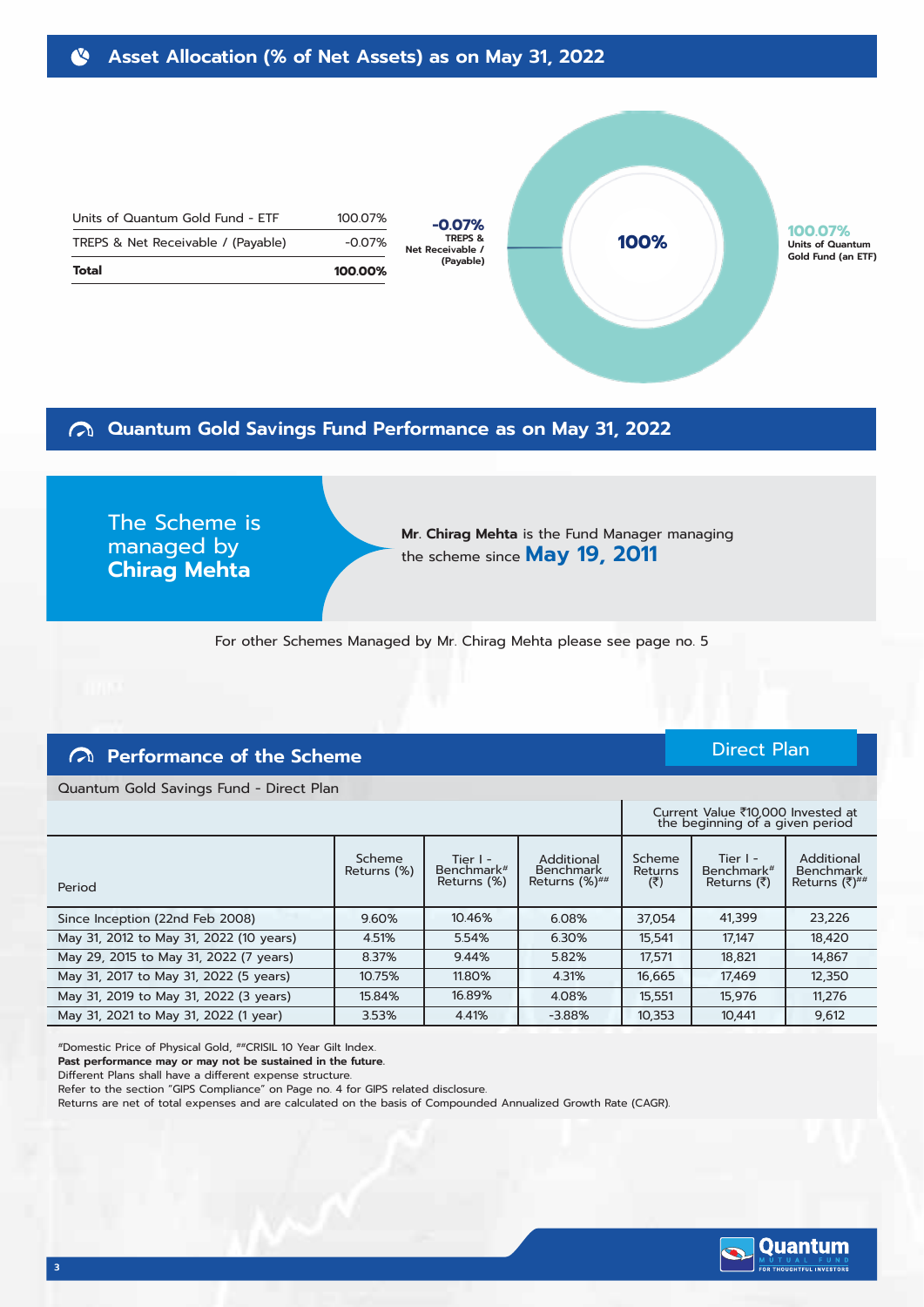## **Performance of the Scheme**

### Regular Plan

#### Quantum Gold Savings Fund - Regular Plan

Current Value ₹10,000 Invested at<br>the beginning of a given period

| Period                                 | Scheme<br>Returns (%) | Tier I -<br>Benchmark#<br>Returns (%) | Additional<br><b>Benchmark</b><br>Returns $(\%)^{\# \#}$ | Scheme<br><b>Returns</b><br>(₹) | Tier $I -$<br>Benchmark#<br>Returns $(\bar{z})$ | Additional<br><b>Benchmark</b><br>Returns $(7)^{#H}$ |
|----------------------------------------|-----------------------|---------------------------------------|----------------------------------------------------------|---------------------------------|-------------------------------------------------|------------------------------------------------------|
| Since Inception (01st Apr 2017)        | 10.26%                | 11.64%                                | 4.25%                                                    | 16,569                          | 17,673                                          | 12,399                                               |
| May 31, 2017 to May 31, 2022 (5 years) | 10.62%                | 11.80%                                | 4.31%                                                    | 16.567                          | 17,469                                          | 12,350                                               |
| May 31, 2019 to May 31, 2022 (3 years) | 15.36%                | 16.89%                                | 4.08%                                                    | 15,358                          | 15.976                                          | 11,276                                               |
| May 31, 2021 to May 31, 2022 (1 year)  | 3.17%                 | 4.41%                                 | $-3.88%$                                                 | 10,317                          | 10,441                                          | 9,612                                                |

#Domestic Price of Physical Gold, ##CRISIL 10 Year Gilt Index.

**Past performance may or may not be sustained in the future.**

Different Plans shall have a different expense structure.

Refer to the section "GIPS Compliance" please see below for GIPS related disclosure.

Returns are net of total expenses and are calculated on the basis of Compounded Annualized Growth Rate (CAGR).

## **SIP Performance as on May 31, 2022**

|                     | <b>Total Amount</b><br>Invested<br>(5'000) | Mkt Value as<br>on May 31, 22<br>(5'000) | Tier $l -$<br>Benchmark#<br>Returns (₹'000) | Additional<br><b>Benchmark</b><br>Returns (₹'000)## | <b>Returns</b><br>$(XIRR*)$ (%) | Tier $I -$<br>Benchmark <sup>#</sup><br>Returns (%) | Additional<br><b>Benchmark</b><br>Returns (%)## |
|---------------------|--------------------------------------------|------------------------------------------|---------------------------------------------|-----------------------------------------------------|---------------------------------|-----------------------------------------------------|-------------------------------------------------|
| SIP Since Inception | 1.320.00                                   | 1.974.35                                 | 2.118.11                                    | 1.819.78                                            | 7.09%                           | 8.30%                                               | 5.68%                                           |
| 10 Years SIP        | 1.200.00                                   | 1.770.52                                 | 1.887.77                                    | 1.588.93                                            | 7.57%                           | 8.79%                                               | 5.49%                                           |
| 7 Years SIP         | 840.00                                     | 1,192.29                                 | 1.240.93                                    | 982.44                                              | 9.87%                           | 11.00%                                              | 4.43%                                           |
| 5 Years SIP         | 600.00                                     | 786.96                                   | 811.45                                      | 655.90                                              | 10.84%                          | 12.09%                                              | 3.54%                                           |
| 3 Years SIP         | 360.00                                     | 401.23                                   | 408.15                                      | 362.28                                              | 7.23%                           | 8.40%                                               | 0.41%                                           |
| 1 Year SIP          | 120.00                                     | 124.91                                   | 125.76                                      | 116.37                                              | 7.90%                           | 9.27%                                               | $-5.71%$                                        |

Past performance may or may not be sustained in the future. The above SIP performance is for Quantum Gold Savings Fund - Direct plan - Growth option. Return on SIP and Benchmark are annualized and compounded investment return for cash flows resulting out of uniform and regular monthly subscriptions as on 5th day of every month (in case 5th is a non-Business Day, then the next Business Day) and have been worked out using the Excel spreadsheet function known as XIRR. XIRR calculates the internal rate of return for series of cash flow. Assuming ₹10,000 invested every month on 5th day of every month (in case 5th is a non-Business Day, then the next Business Day), the 1 year, 3 years, 5 years, 7 years, 10 years and since inception returns from SIP are annualized and compounded investment return computed on the assumption that SIP installments were received across the time periods from the start date of SIP from the end of the relevant period viz. 1 year, 3 years, 5 years, 10 years, 10 years and since Inception. \*XIRR - XIRR calculates the internal rate of return to measure and compare the profitability of series of investments. Returns are net of total expenses.

#Domestic Price of Physical Gold, ##CRISIL 10 Year Gilt Index.

## Portfolio as on May 31, 2022 **QUANTUM GOLD SAVINGS FUND**

| Name of Instrument                                | Quantity    | Market/ Fair Value<br>$(3 \in \mathsf{In}$ Lakhs) | % to Net |
|---------------------------------------------------|-------------|---------------------------------------------------|----------|
| A. EXCHANGE TRADED FUND UNITS                     |             |                                                   |          |
| 1. Quantum Gold Fund - Exchange Traded Fund (ETF) | 1,68,67,645 | 7,379.59                                          | 100.07%  |
| <b>Total of Exchange Traded Fund Units</b>        |             | 7.379.59                                          | 100.07%  |
| <b>B. MONEY MARKET INSTRUMENTS</b>                |             |                                                   |          |
| a. TREPS*                                         |             | 12.06                                             | 0.16%    |
| Net Receivable/(payable)                          |             | $-17.06$                                          | $-0.23%$ |
| <b>Grand Total</b>                                |             | 7,374.59                                          | 100.00%  |
|                                                   |             |                                                   |          |

\* Cash & Cash Equivalents

#### 医 **GIPS Compliance**

A) Quantum Asset Management Company Pvt. Ltd. claims compliance with the Global Investment Performance Standards (GIPS®). GIPS® is a registered trademark of CFA Institute. CFA Institute does not endorse or promote this organization, nor does it warrant the accuracy or quality of the content contained herein.

B) Indian Rupee (INR) is the currency used to express performance and other statistics.

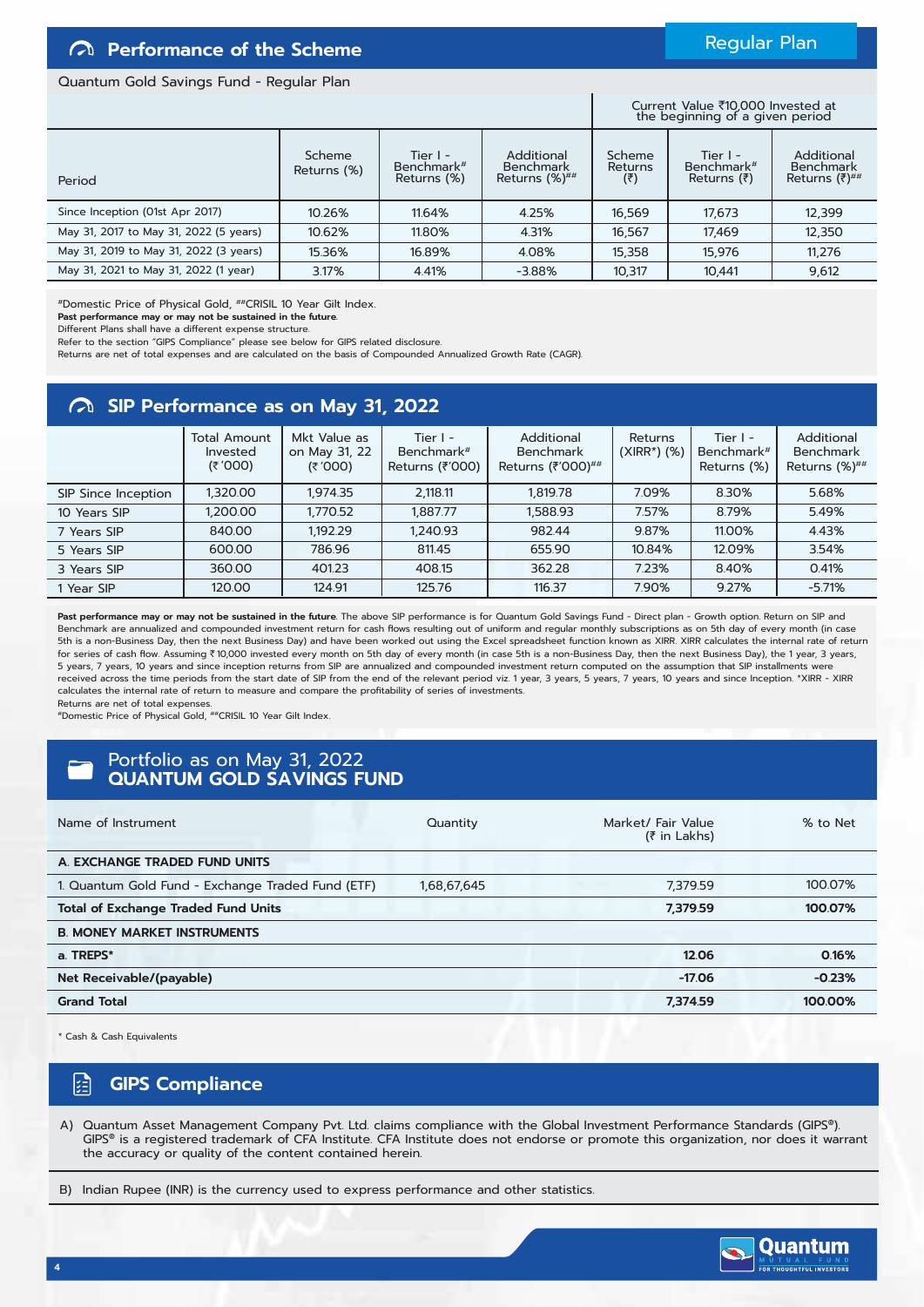### **QUANTUM MULTI ASSET FUND OF FUNDS**

Mr. Chirag Mehta is managing since July 11, 2012.

| Period                                                              | May 31, 2021 to<br>May 31, 2022 (1 year) |                                                     | May 31, 2019 to<br>May 31, 2022 (3 years) |                                                     | May 31, 2017 to<br>May 31, 2022 (5 years) |                                                   |
|---------------------------------------------------------------------|------------------------------------------|-----------------------------------------------------|-------------------------------------------|-----------------------------------------------------|-------------------------------------------|---------------------------------------------------|
|                                                                     | Scheme<br>Return (%)                     | Tier $I -$<br>Benchmark <sup>#</sup><br>Returns (%) | Scheme<br>Return (%)                      | Tier $I -$<br>Benchmark <sup>#</sup><br>Returns (%) | Scheme<br>Return (%)                      | Tier I -<br>Benchmark <sup>#</sup><br>Returns (%) |
| Quantum Multi Asset Fund of Funds -<br>Direct Plan - Growth Option  | 3.90%                                    | 5.53%                                               | 8.53%                                     | 11.02%                                              | 7.67%                                     | 10.51%                                            |
| Quantum Multi Asset Fund of Funds -<br>Regular Plan - Growth Option | 3.52%                                    | 5.53%                                               | 8.19%                                     | 11.02%                                              | 7.42%                                     | 10.51%                                            |

**Past performance may or may not be sustained in the future. Load is not taken into consideration in Scheme Return Calculation.**

#CRISIL Composite Bond Fund Index (20%) + S&P BSE Total Return Index (40%) + CRISIL Liquid Index (25%) + Domestic Price of Gold (15%)

It is a customized index and it is rebalanced daily.

Returns are net of total expenses and are calculated on the basis of Compounded Annualized Growth Rate (CAGR).

Different Plans shall have different expense structure.

Mr. Chirag Mehta manages 4 schemes of the Quantum Mutual Fund.

## **QUANTUM INDIA ESG EQUITY FUND**

Mr. Chirag Mehta Co-managing along with Ms. Sneha Joshi since July 12, 2019.

| Period                                                          | May 31, 2021 to<br>May 31, 2022 (1 year) |                                         | May 31, 2019 to<br>May 31, 2022 (3 years) |                                         | May 31, 2017 to<br>May 31, 2022 (5 years) |                                                     |
|-----------------------------------------------------------------|------------------------------------------|-----------------------------------------|-------------------------------------------|-----------------------------------------|-------------------------------------------|-----------------------------------------------------|
|                                                                 | Scheme<br>Return (%)                     | Tier $I -$<br>Benchmark#<br>Returns (%) | Scheme<br>Return (%)                      | Tier $I -$<br>Benchmark#<br>Returns (%) | Scheme<br>Return (%)                      | Tier $I -$<br>Benchmark <sup>#</sup><br>Returns (%) |
| Quantum India ESG Equity Fund -<br>Direct Plan - Growth Option  | 4.74%                                    | 6.35%                                   | <b>NA</b>                                 | <b>NA</b>                               | <b>NA</b>                                 | <b>NA</b>                                           |
| Quantum India ESG Equity Fund -<br>Regular Plan - Growth Option | 3.99%                                    | 6.35%                                   | <b>NA</b>                                 | <b>NA</b>                               | <b>NA</b>                                 | <b>NA</b>                                           |

**Past performance may or may not be sustained in the future.**

Different Plans shall have a different expense structure.

Returns are net of total expenses and are calculated on the basis of Compounded Annualized Growth Rate (CAGR). Mr. Chirag Mehta manages 4 Schemes and Ms. Sneha Joshi manages 1 scheme of the Quantum Mutual Fund.

#NIFTY100 ESG TRI

### **QUANTUM EQUITY FUND OF FUNDS**

Mr. Chirag Mehta is managing the fund since November 01, 2013.

| Period                                                         | May 31, 2021 to<br>May 31, 2022 (1 year) |                                       | May 31, 2019 to<br>May 31, 2022 (3 years) |                                         | May 31, 2017 to<br>May 31, 2022 (5 years) |                                                     |
|----------------------------------------------------------------|------------------------------------------|---------------------------------------|-------------------------------------------|-----------------------------------------|-------------------------------------------|-----------------------------------------------------|
|                                                                | Scheme<br>Return (%)                     | Tier I -<br>Benchmark#<br>Returns (%) | Scheme<br>Return (%)                      | Tier $I -$<br>Benchmark#<br>Returns (%) | Scheme<br>Return (%)                      | Tier $I -$<br>Benchmark <sup>#</sup><br>Returns (%) |
| Quantum Equity Fund of Funds<br>- Direct Plan - Growth Option  | 5.54%                                    | 8.18%                                 | 11.54%                                    | 14.39%                                  | 9.83%                                     | 12.95%                                              |
| Quantum Equity Fund of Funds<br>- Regular Plan - Growth Option | 5.29%                                    | 8.18%                                 | 11.27%                                    | 14.39%                                  | 9.62%                                     | 12.95%                                              |

Past performance may or may not be sustained in the future. Load is not taken into consideration in Scheme Return Calculation

#S&P BSE 200 TRI.

Returns are net of total expenses and are calculated on the basis of Compounded Annualized Growth Rate (CAGR).

Different Plans shall have different expense structure.

Mr. Chirag Mehta manages 4 schemes of the Quantum Mutual Fund.